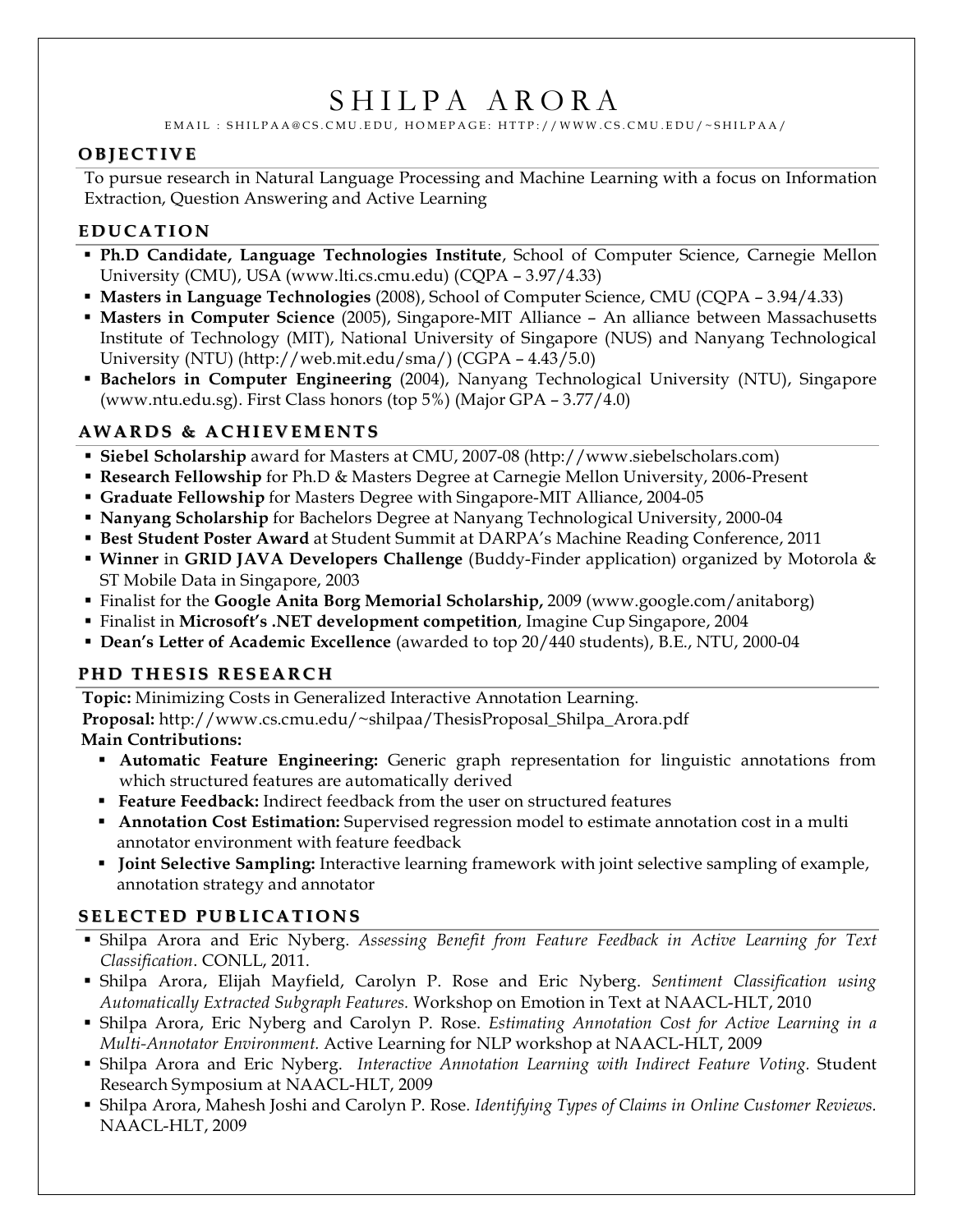- Sameer Badaskar, Sachin Agarwal and Shilpa Arora. *Identifying Real or Fake Articles: Towards better Language Modeling.* IJCNLP, 2008
- Shilpa Arora, Frank Lin, Hideki Shima, Mengqiu Wang, Teruko Mitamura, Eric Nyberg. *Tree Conditional Random Fields for Japanese Semantic Role Labeling.* Unpublished Manuscript, 2008.
- Sachin Agarwal and Shilpa Arora (2007). *Context Based Word Prediction for Texting Language*. RIAO Conference on Large Scale Semantic Access to Content, 2007.

(Complete list at http://www.cs.cmu.edu/~shilpaa/publications.html)

## **W O R K EX P E R I E N C E**

#### **Software Engineering Intern, Google Inc., (May – Aug'11)**

*Project:* **Feature Evaluator for Seti**, a large scale machine learning system developed and used for various learning problems at Google. The evaluator will help to identify potential features and parameter configurations for production by evaluating them on smaller datasets

- Understand the distributed and multi-threaded Infrastructure of Seti, and the existing feature evaluator framework for other machine learning systems
- Integrate Seti into the existing feature evaluator
- Test the evaluator by verifying the past results observed in production
- Work with other teams to use the evaluator for identifying potential configurations for production

#### **Graduate Research Assistant, Language Technologies Institute, SCS, CMU (Aug'06-Present)** *Projects:*

- **Machine Reading Program (MRP):** "Reading System" that uses information extractors and formal reasoning systems to answer queries from natural language text (Sponsored by DARPA)
	- Integrated and merged the output from several entity and relation extraction components as part of the RACR (Reader And Contextual Reasoner) team on MRP Project – Joint work with IBM Research
- **ROSETTA: Multilingual & Multi-Modal Information Management** (Part of DARPA sponsored GALE program)
	- Developed a UIMA component for preserving source alignment mappings from multiple machine translation engines in MEMT (Multi-Engine Machine Translation)
	- Added functionality to UIMA Component Repository for sharing and validating aggregate components and type systems
- **JAVELIN: Multilingual Question Answering** (QA) **System** (Sponsored by DTO's AQUAINT program)
	- Developed Tree-CRFs based Semantic Role Labeling (SRL) system for Japanese QA (one of the first work in SRL for Japanese and SRL using Tree-CRFs)
	- Integrated a Chinese SRL system (C-ASSERT) with a faster syntactic parser for Chinese QA

#### **Analyst , Consulting workforce - Accenture, Singapore (Jun '05-Jun '06)**

*Project:* DBS Core Banking in India & Indonesia (Corporate, Enterprise and Consumer banking)

- Designed, deployed and tested the application failover framework.
- Managed the disaster recovery system. Supported the live production system
- Process optimization: Improved and managed the firewall application and tracking process bottleneck & error prone system. Automated the application deployment procedure
- Worked closely with DBS (client), IBM (client's technology provider) and Infosys (sub-contractor)

#### **Industrial Attachment, Research Scientist - Singapore Institute of Manufacturing Technology (SIMTech) (Jan- Jun '03)**

*Project:* Remote operation of an All Terrain Robotic Vehicle (ATRV-2, iRobot)

**Designed & Developed a Graphical User Interface for the remote operation of a teleoperated** vehicle using wireless LAN for video streaming and RF modem for serial port communication